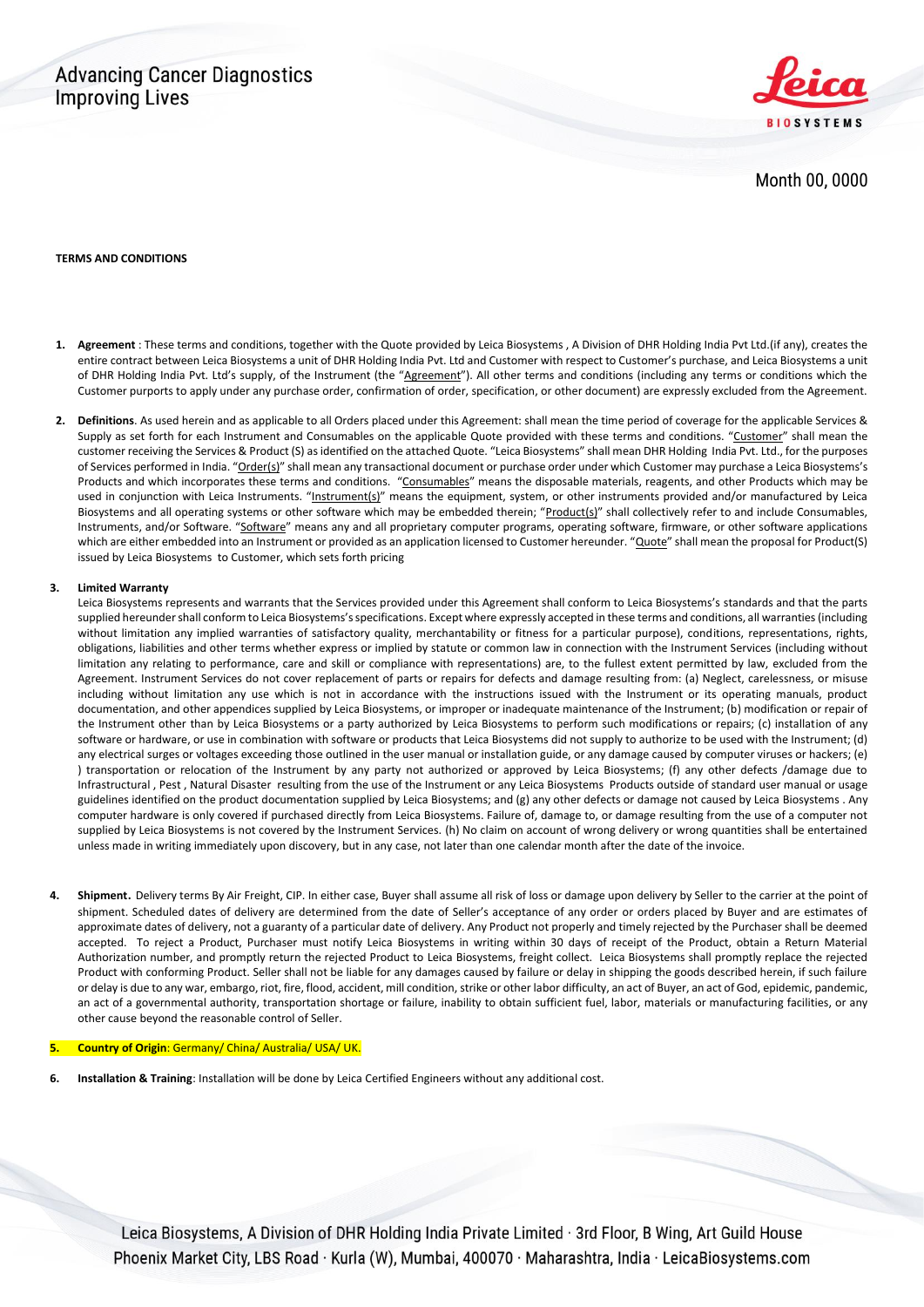## **Advancing Cancer Diagnostics Improving Lives**

**7. Importing Expenses & Clearance:** Leica Biosystems is solely responsible for payment of all import expenses, duties, satisfaction of the respective licensing requirements, and compliance with all Government Action and all other applicable laws, regulations and standards, which are required by any governmental authority to whose jurisdiction customer is subject or which has jurisdiction over the place to which goods are shipped.

### **8. Payment Terms**

The Customer shall make all payments due under the Contract without any on whether by way of set-off, counterclaim, discount, abatement or otherwise. Leica Biosystems reserves the right to charge Customer, in addition to other amounts payable hereunder, any costs reasonably incurred by Leica Biosystems (including without limitation, legal costs and fees of debt collection agencies) in recovering any amounts due to Leica Biosystems from the Customer pursuant to the Contract. Leica Biosystems may appropriate sums received from the Customer against any debt due to Leica Biosystems from the Customer (under this or any other Agreement), irrespective of any purported appropriation by the Customer. If the customer fails to pay an invoice or any part of such invoice as per the payment mentioned above, then Leica Biosystems (a division of DHR Holding) will be entitled to charge the Purchaser a late fee to all amounts due at the **rate of 2% per Month** from the date due until the date of payment of such invoiced amount. Further, the customer shall also reimburse Leica Biosystems (a division of DHR Holding) the costs of recovery of such amounts or any part thereof in relation to the outstanding invoice amount Recovery Costs, including but not limited to reasonable attorney's fees and disbursements incurred by Leica Biosystems (a division of DHR Holding). Leica Biosystems (a division of DHR Holding) also reserves the right to withhold all services until such invoiced amounts, including any late fee, Recovery Costs and all associated costs, have been fully paid up by the Purchaser. Notwithstanding anything contained to the contrary in the Invoice or otherwise, this clause shall in no way limit or prejudice any other rights and remedies available to Leica Biosystems (a division of DHR Holding), whether arising under this invoice or at law or in equity."

### **9. Acceptance of returned Products:**

Leica Biosystems shall not be required to accept products returned by purchaser, but may do so as an exception, subject to its prior agreement in writing. Always provided that returned products were dispatched by Leica Biosystems no more than four calendar months earlier, acceptance shall be strictly limited to undamaged brand- new standard products in their original packing, i.e. products not modified at customer's request. Products returned without Leica Biosystems prior agreement will be sent at customer's risk and charge.

- **10. Limitation of Liability**. To the maximum extent permitted by applicable law, Leica Biosystems will not be liable under any legal theory (including but not limited to contract, negligence, strict liability in tort or warranty of any kind) for any indirect, special, incidental, punitive, multiple, exemplary, or consequential damages (including but not limited to costs of cover. Lost profits, lost data, loss of business, loss of goodwill or loss of revenue) that Customer might incur under the agreement, or that may arise from or in connection with Leica Biosystems's products or services, even if Leica Biosystems had notice of the possibility of such damages. Leica Biosystems will not be liable for any loss or injury that is the result of instrument, equipment, or product error or failure of an instrument, equipment, or other product to perform in accordance with its specification, Leica Biosystem's total cumulative liability in connection with these service terms, any service plan, or instrument services, including without limitation any services rendered thereunder, or breach thereof or failure to perform in contract ,tort, warranty, or otherwise, will not exceed the amount of fess customer paid Leica /Biosystems or the specific service plan or instrument services that give rise to customer's claim. Nothing in these terms and conditions excludes or limits the liability of Leica Biosystems for (i) the personal injury or death of any person(s) or damage to any property (except as excluded hereafter) solely and directly attributable to the negligent acts or negligent omissions of Leica Biosystems, its agents or employees while on the premises of the Customer and arising out of services provided herein, or (ii) to the extent prohibited by law. Customer expressly waives any and all claims against Leica Biosystems (regardless of cause) for all loss or damage resulting from any peril customarily insured under primary and extended coverage insurance policies and for all consequential damages due to loss of profit, loss of goodwill or interruption and/or loss of business or any other cause whatever.
- **11. Compliance with Laws**. The Parties agree to comply with all applicable laws, including. U.S. Foreign Corrupt Practices Act ("FCPA"), the United Kingdom Bribery Act 2010 ("UKBA"), the anti-corruption laws of India (Prevention of Corruption Act, 1988 as amended), and any other applicable laws and that neither Leica Biosystems nor the Customer shall engage in any bribery, extortion, kickbacks, nor other unlawful or improper means of conducting business in connection with this Agreement. Breach of any of the aforementioned shall entitle either party to terminate the Agreement immediately.
- **12. General**. Leica Biosystems is not responsible for failure to fulfill its obligations under this Agreement from causes beyond its control. The Customer shall not assign any this Agreement or any part thereof without the written consent of Leica. Leica Biosystems may assign the Agreement or any part thereof to any of its affiliated companies and its successors. Leica Biosystems shall be entitled to sub-contract any part of the Instrument Services to be provided hereunder. Each right or remedy of Leica Biosystems under this Agreement is without prejudice to any other right or remedy of Leica Biosystems whether under the Agreement or not. If any provision of this Agreement shall be held to be illegal, invalid, or unenforceable in whole or in part, either under enactment or rule of law, such provision or part shall to that extent be deemed not to form part of the Agreement but the legality, validity, and enforceability of the remaining provisions of the Agreement shall not be affected. Leica Biosystems reserves the right to announce publicly that it is providing Instrument Services to the Customer with the prior written consent of the Customer, not to be unreasonably withheld. Any waiver by Leica Biosystems of any breach of, or any default under, any provision of any Agreement by the Customer will not be deemed a waiver of any subsequent breach or default and will in no way affect the other terms or conditions of the Agreement. This Agreement shall be governed by and construed in accordance with English law and the parties submit to the exclusive jurisdiction of the English Courts.
- **13. Confidentiality.** Both parties shall use reasonable endeavors to keep confidential for a period of five (5) years from the date of the Agreement any confidential information (oral or written) provided or disclosed by or on behalf of the other. This clause shall not apply to any information which at the time of disclosure is (or subsequently becomes) published or generally available to the public (other than as a breach of the receiving party's obligation under this clause), which at the time of disclosure was already in the possession of the receiving party (other than under an obligation to the disclosing party), which subsequently legally comes into their possession from another source, which was independently developed, or which is required to be disclosed in order to comply with a legal requirement.

Leica Biosystems, A Division of DHR Holding India Private Limited · 3rd Floor, B Wing, Art Guild House Phoenix Market City, LBS Road · Kurla (W), Mumbai, 400070 · Maharashtra, India · LeicaBiosystems.com